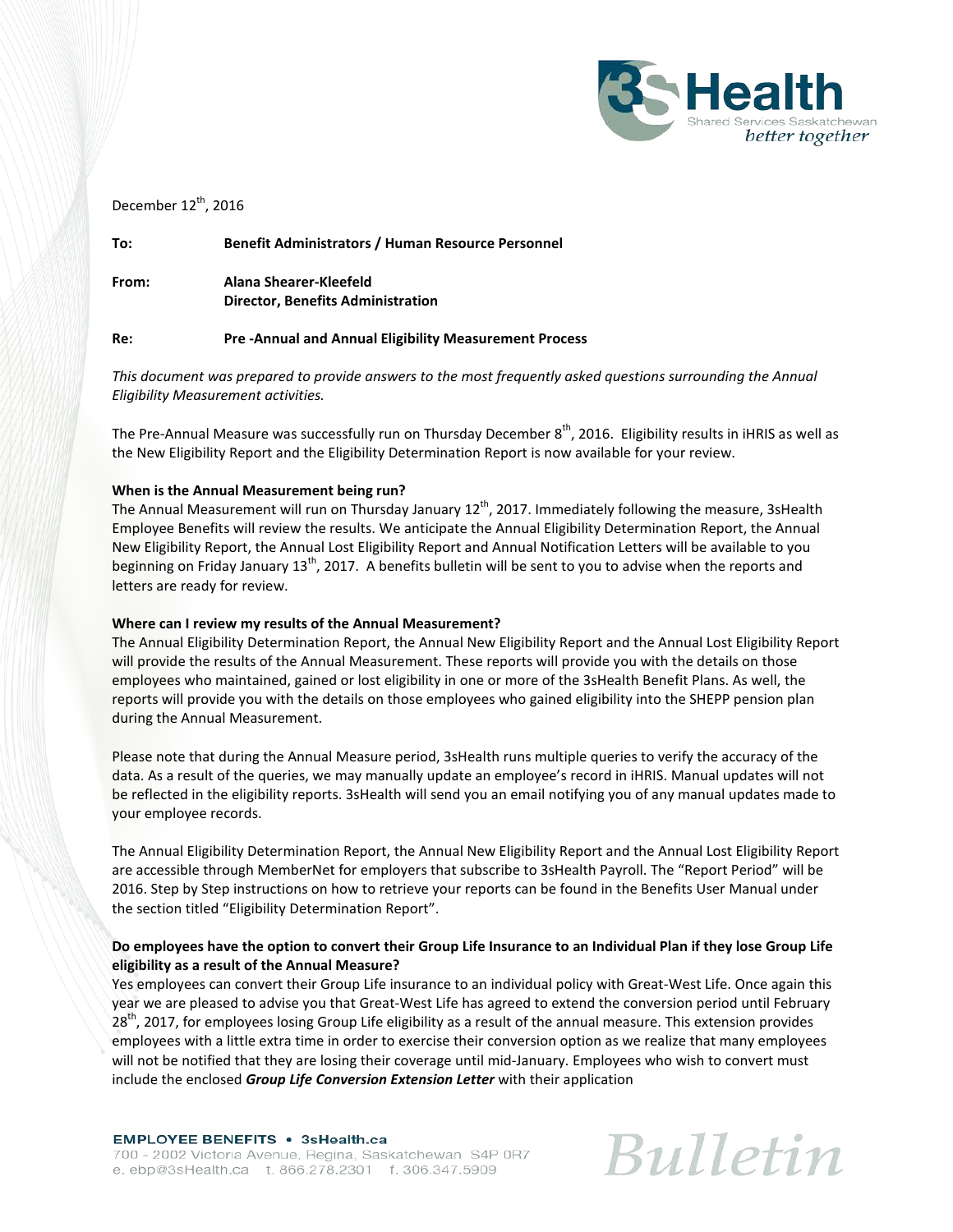

**Including the** *Group Life Conversion Extension Letter* **is very important** due to the volume of conversion applications Great-West Life receives at this time of year. If the letter is not attached to the application it could be declined. More information regarding conversion can be found on page 27 of our Group Life Plan Commentary booklet.

#### **Can I use the letters from the Annual Measurement?**

Yes, the letters will be available beginning Friday January  $13<sup>th</sup>$ , 2017. A benefits bulletin will be sent to you to advise when the letters are ready.

#### **When will 2017 claim payments begin?**

2017 claim payments will remain frozen until approximately January 16<sup>th</sup>, 2017 at which point Great-West Life will begin processing claims incurred in 2017.

Please note that the Flexible Spending Account 2017 claims for participating Out-of-Scope members will also be frozen until the end of January as we complete the Flexible Spending Account annual process.

#### **Out-of-Country Medical Emergency Coverage During the Annual Eligibility Measure**

Many employees book out-of-country vacations during the month of January. Often employees are away during this annual measure period and are unsure if they have coverage. This leaves people wondering whether they need to purchase additional medical emergency insurance for their trip.

3sHealth and Great-West Life have worked together to extend Out-of-Country Medical Emergency coverage to our plan members during the annual measure period to January  $31<sup>st</sup>$  each year. This means that if you are an employee that had Extended Health Care coverage in 2016 and you lose coverage on December 31<sup>st</sup>, 2016 because you worked less than 780 hours, you will retain the Out-of-Country Medical Emergency portion of your coverage to January 31<sup>st</sup>, 2017.This will allow plan members to enjoy a winter vacation without worry.

#### **What should I do if I have questions about the Annual Measurement results?**

If you have questions regarding your Annual results please send an email to ebp@3sHealth.ca or contact us by telephone at 1-866-278-2301. If you are emailing your question, **please ensure that you put "ANNUAL INQUIRY" in the subject line along with the employees name and Benefit ID number.** Upon receipt of your inquiry the 3sHealth Employee Benefits team will:

- review your inquiry
- provide a timely response (our service standard is to respond within 24 hours)
- communicate to other employers if necessary

Please note that we do experience a very high volume of inquiries following the annual measure. Every effort will be made to assist you as quickly as possible.

# **Bulletin**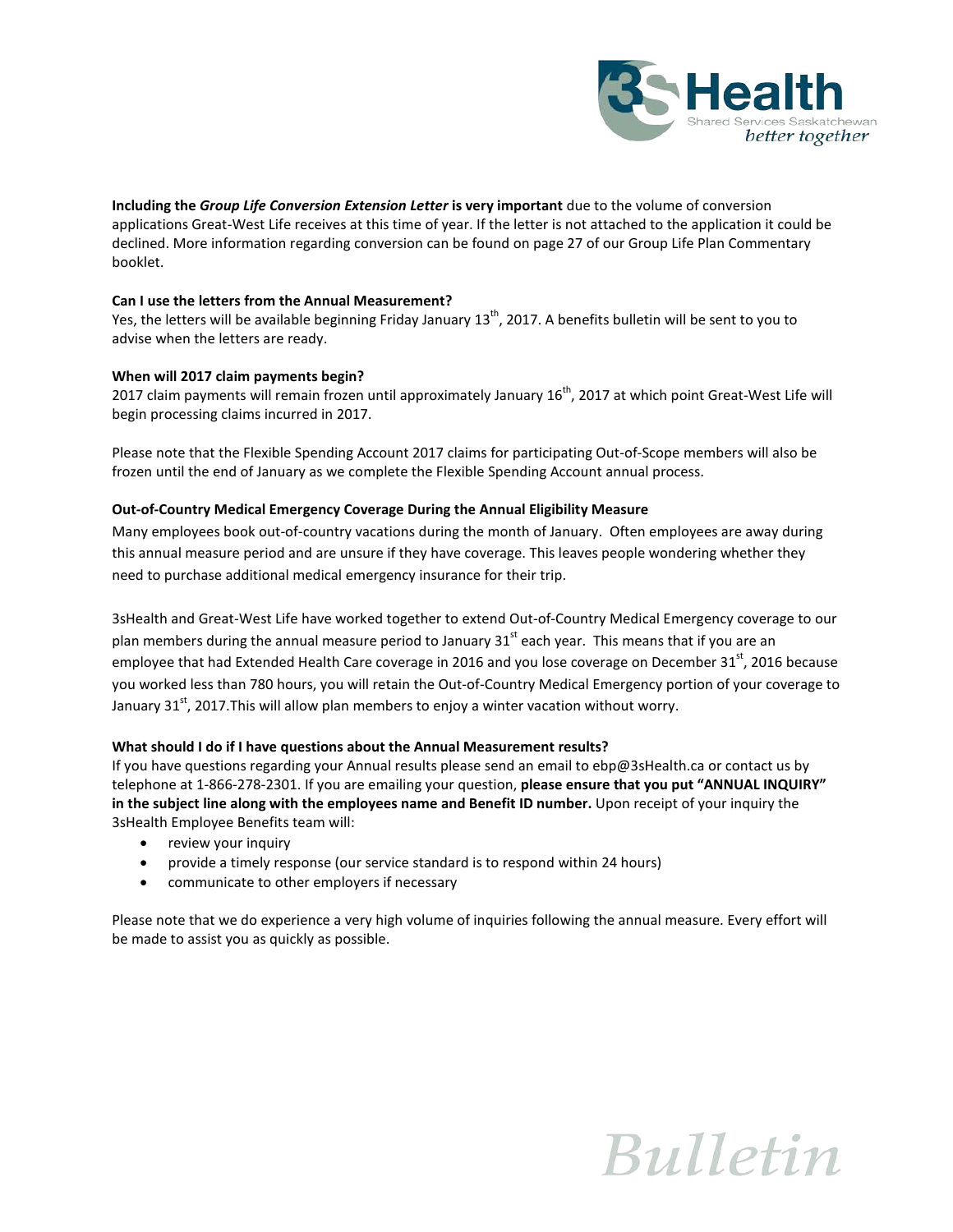

## **3sHealth Group Life Conversion Extension Confirmation**

Your 3sHealth Group Life Insurance Plan coverage **terminated on December 31st, 2016** based on the number of hours you worked in the 2016 calendar year. As a result of your coverage ending, your 3sHealth Group Life Insurance coverage may be converted to an individual policy with Great-West Life. You must make application for coverage and your first premium payment on or **before February 28th, 2017**. Applications for conversion received after this date will not be accepted. Additionally *this "Extension Confirmation" letter must be included with your application for Group Life Conversion in order for your application to be accepted.* 

Subject to the benefit provisions of 3sHealth's Group Life Insurance contract with Great-West Life, you may convert an amount up to \$250,000.00 in Basic Life Insurance and/or Optional Life Insurance to an individual insurance policy. Your spouse may also convert his/her insured amount of Dependent Life coverage to an individual insurance policy. Conversion will be subject to the following conditions:

- Your insurance coverage must terminate on or before your 65th birthday.
- Application for the individual policy and the first premium payment must be made within 31 days of the date of your termination.
- The amount of insurance you elect to convert must be equal to or less than the amount of insurance you had in force with the 3sHealth Group Life Insurance Plan upon your termination.
- The individual insurance policy you select shall be either:
	- $\checkmark$  Any one of the regular policies other than term insurance customarily being issued by Great-West Life at the time of your conversion, or
	- $\checkmark$  A non-renewable term insurance policy to age 65, or
	- $\checkmark$  A one-year non-renewable term insurance policy with premiums payable not more frequently than quarterly.
	- $\checkmark$  Some other restrictions may apply.

In order to convert any amount of your Basic Life or Optional Life insurance coverage to an individual policy, you must consult with a financial security advisor. Consulting with a financial security advisor will ensure that you receive the professional advice required to make an informed decision. If you do not have a financial security advisor, you must contact the Great-West Life Resource Centre:

By telephone in Regina at 761-7500 or toll free at 1-888-495-7275, or

Visit [www.greatwestlife.com](http://www.greatwestlife.com/) and click on "Contact Us" or [www.freedom55financial.com](http://www.freedom55financial.com/) and click on "Find an advisor" to find an advisor in your area.

The forms you will require are the Group Life Conversion Privilege Notification Form (M5725) and the Group Life Conversion Privilege Member Fact Sheet (M6236). The forms are available from your employer or from the 3sHealth websit[e http://www.3shealth.ca/our-work/employee-benefits-by-plan](http://www.3shealth.ca/our-work/employee-benefits-by-plan-type)[type.](http://www.3shealth.ca/our-work/employee-benefits-by-plan-type)

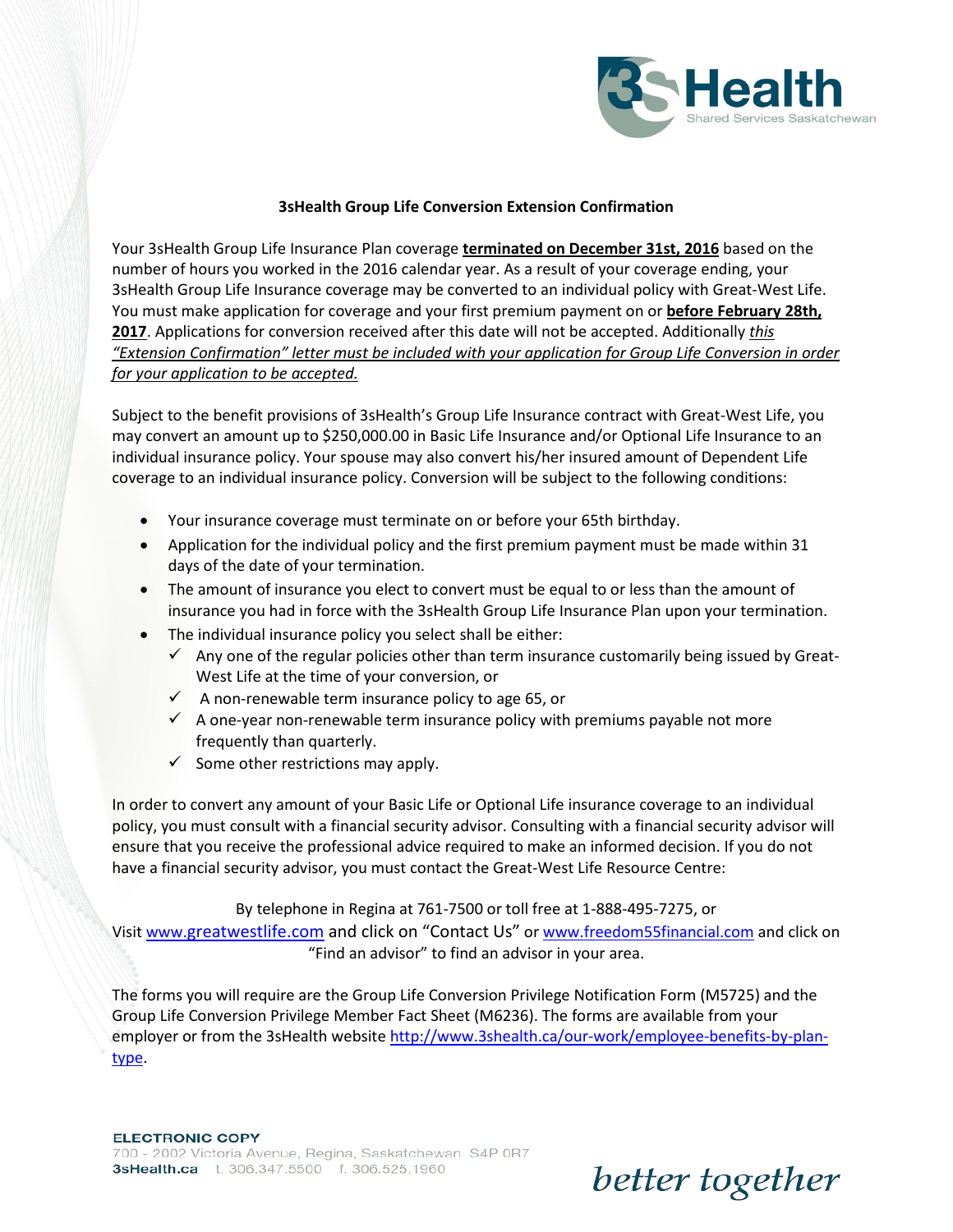*Has your group life coverage from Great-West Life ended or been reduced? You may be able to convert to an individual life contract with no medical evidence.*

## *You can do this if:*

- You are age 65 or younger,
- It is in the terms of your group benefits plan, and
- You send us the following within **31 days** of your group life coverage ending or being reduced:
	- a completed application form
	- your first premium payment

## *How to apply*

- Ask your group plan administrator an application form, called Group Life Conversion Privilege Notification (M5725). Your plan administrator will fill out the part that says the amount of coverage you can convert.
- Contact a financial security advisor licensed to sell Great-West or Freedom 55 products. If you need help finding an advisor, ask your plan administrator.
- Give your completed application form to the advisor. He or she will help you finish the process.

## *Other options*

If you want more options for your individual life coverage, you can also apply for a non-conversion life plan. However, then you would need to give medical evidence to the insurer.

For information on your conversion options, please check your group coverage booklet or contact your plan administrator.

## *Common questions*

## *If I apply for a non-conversion life plan but do not qualify medically, can I still apply for the conversion life plan?*

If you do not qualify medically when you apply for non-conversion life coverage, and you are eligible for a conversion life plan, we will automatically proceed with the conversion life plan that does not require medical evidence.

## *Will the new individual life plan cost the same as the group life plan?*

Premium rates for conversion and non-conversion individual life coverage depend on a number of factors. For example, your age and gender. Based on these factors, the individual plan rates may be higher than the group life rates you're currently paying.

## *If I convert to an individual contract, will you pay back any group life premium I've already paid?*

No. Your group life coverage is "term insurance," which does not have a cash value.

## *When do I need to decide?*

You must apply for your conversion life contract and pay the first premium within 31 days of your group life coverage ending or being reduced.

## *If I choose to convert my life coverage, will I be covered during the conversion period?*

Yes. Your group life coverage in effect before the date of termination or reduction will continue during the conversion period.

*Please note that this page is a summary only. The coverage plan documents and group policies, as amended from time to time, are the governing documents. If there is any difference between the information in this summary and those governing documents, the governing documents will prevail.*